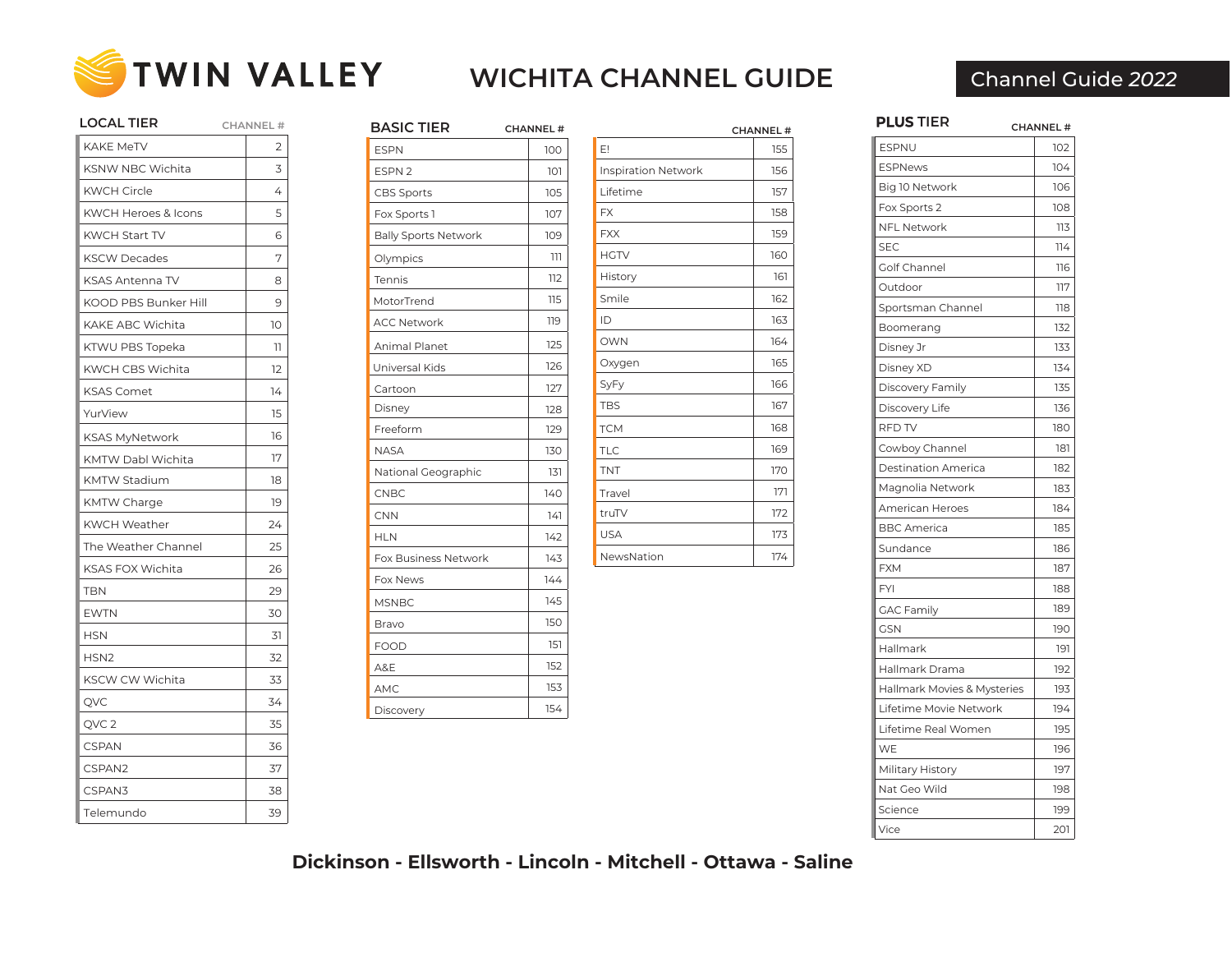

**LOCAL TIER**

## Channel Guide *2022*

| LOCAL HER                      | <b>CHANNEL#</b> |
|--------------------------------|-----------------|
| <b>KOOD PBS Bunker Hill</b>    | 9               |
| KTWU PBS Topeka                | 11              |
| WIBW CBS Topeka                | 13              |
| YurView                        | 15              |
| KTKA CW Topeka                 | 20              |
| WIBW MyTV Topeka               | 22              |
| <b>WIBW Circle</b>             | 23              |
| <b>KWCH Weather</b>            | 24              |
| The Weather Channel            | 25              |
| <b>KSNT NBC Topeka</b>         | 27              |
| TBN                            | 29              |
| <b>EWTN</b>                    | 30              |
| <b>HSN</b>                     | 31              |
| HSN <sub>2</sub>               | 32              |
| QVC                            | 34              |
| QVC <sub>2</sub>               | 35              |
| <b>CSPAN</b>                   | 36              |
| CSPAN2                         | 37              |
| CSPAN3                         | 38              |
| KTMJ FOX Topeka                | 43              |
| <b>KTKA Dabl</b>               | 44              |
| KTMJ ION Mystery               | 45              |
| <b>KTMJ Grit</b>               | 46              |
| <b>WIBW Heroes &amp; Icons</b> | 47              |
| <b>WIBW Start</b>              | 48              |
| KTKA ABC Topeka                | 49              |
|                                |                 |

| <b>BASIC TIER</b>           | <b>CHANNEL#</b> |
|-----------------------------|-----------------|
| <b>ESPN</b>                 | 100             |
| ESPN <sub>2</sub>           | 101             |
| <b>CBS Sports</b>           | 105             |
| Fox Sports 1                | 107             |
| <b>Bally Sports Network</b> | 109             |
| Olympics                    | ווו             |
| <b>Tennis</b>               | 112             |
| MotorTrend                  | 115             |
| <b>ACC Network</b>          | 119             |
| Animal Planet               | 125             |
| Universal Kids              | 126             |
| Cartoon                     | 127             |
| Disney                      | 128             |
| Freeform                    | 129             |
| <b>NASA</b>                 | 130             |
| National Geographic         | 131             |
| CNBC                        | 140             |
| <b>CNN</b>                  | 141             |
| <b>HLN</b>                  | 142             |
| Fox Business Network        | 143             |
| Fox News                    | 144             |
| <b>MSNBC</b>                | 145             |
| Bravo                       | 150             |
| <b>FOOD</b>                 | 151             |
| A&E                         | 152             |
| AMC                         | 153             |
| Discovery                   | 154             |

|                     | <b>CHANNEL#</b> |
|---------------------|-----------------|
| E!                  | 155             |
| Inspiration Network | 156             |
| Lifetime            | 157             |
| <b>FX</b>           | 158             |
| <b>FXX</b>          | 159             |
| <b>HGTV</b>         | 160             |
| History             | 161             |
| Smile               | 162             |
| ID                  | 163             |
| <b>OWN</b>          | 164             |
| Oxygen              | 165             |
| SyFy                | 166             |
| <b>TBS</b>          | 167             |
| <b>TCM</b>          | 168             |
| <b>TLC</b>          | 169             |
| <b>TNT</b>          | 170             |
| Travel              | 171             |
| truTV               | 172             |
| <b>USA</b>          | 173             |
| NewsNation          | 174             |

| <b>PLUS TIER</b>            | <b>CHANNEL#</b> |
|-----------------------------|-----------------|
| <b>ESPNU</b>                | 102             |
| <b>ESPNews</b>              | 104             |
| Big 10 Network              | 106             |
| Fox Sports 2                | 108             |
| <b>NFL Network</b>          | 113             |
| <b>SEC</b>                  | 114             |
| Golf Channel                | 116             |
| Outdoor                     | 117             |
| Sportsman Channel           | 118             |
| Boomerang                   | 132             |
| Disney Jr                   | 133             |
| Disney XD                   | 134             |
| Discovery Family            | 135             |
| Discovery Life              | 136             |
| RFD TV                      | 180             |
| Cowboy Channel              | 181             |
| <b>Destination America</b>  | 182             |
| Magnolia Network            | 183             |
| <b>American Heroes</b>      | 184             |
| <b>BBC</b> America          | 185             |
| Sundance                    | 186             |
| <b>FXM</b>                  | 187             |
| <b>FYI</b>                  | 188             |
| <b>GAC Family</b>           | 189             |
| GSN                         | 190             |
| Hallmark                    | 191             |
| Hallmark Drama              | 192             |
| Hallmark Movies & Mysteries | 193             |
| Lifetime Movie Network      | 194             |
| Lifetime Real Women         | 195             |
| WE                          | 196             |
| Military History            | 197             |
| Nat Geo Wild                | 198             |
| Science                     | 199             |
| Vice                        | 201             |

**Clay - Cloud - Geary - Riley - Pottawatomie - Washington**